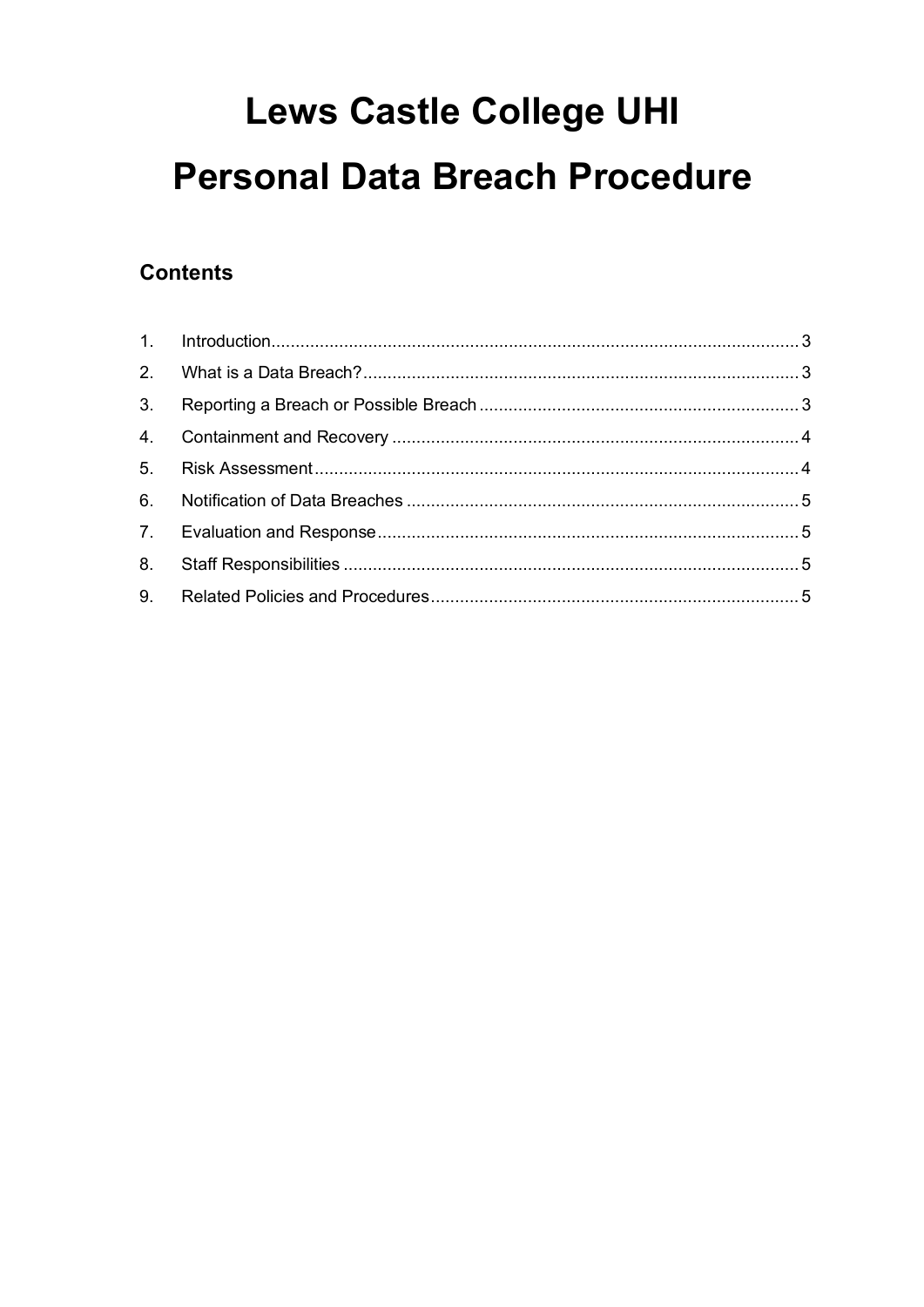#### <span id="page-1-0"></span>**1. Introduction**

This guidance supplements the College's Data Protection Policy. It sets out how the College will meet its obligations in the event of a data breach.

The guidance applies to all members of staff. All staff will be made aware of the guidance, and it will be made available both on the shared drive for staff policies and procedures and on the LCC website. All new members of staff will be made aware of the guidelines as part of their induction arrangements.

The guidance applies to contractors and agents acting for or on behalf of the College who may come into contact with personal data, and will be included in the College Contractor's Induction Programme.

## <span id="page-1-1"></span>**2. What is a Data Breach?**

A personal data breach means a breach of security leading to the accidental or unlawful destruction, loss, alteration, unauthorised disclosure of, or access to, personal data. It includes breaches that are the result of both accidental and deliberate causes. Personal data breaches can include:

- Access by an unauthorised third party
- Deliberate or accidental action (or inaction) by a data controller
- Sending personal data to an incorrect recipient
- Computing devices containing personal data being lost or stolen
- Alteration of personal data without permission
- Loss of availability of personal data, in digital or paper form

## <span id="page-1-2"></span>**3. Reporting a Breach or Possible Breach**

The GDPR introduces a duty on all organisations to report certain types of personal data breach to the Information Commissioner's Office within 72 hours of becoming aware of the breach.

All staff have a responsibility to report a data breach or a potential breach **as soon as they become aware of it**.

Any breach or potential breach should be reported to the Data Protection Officer (DPO), James Nock. This should be done by email to: [dataprotectionofficer@uhi.ac.uk](mailto:dataprotectionofficer@uhi.ac.uk). This should be copied to the Principal as Data Controller, email [sue.macfarlane@uhi.ac.uk](mailto:sue.macfarlane@uhi.ac.uk)

If email cannot be accessed, the telephone contact details for the Data Protection Officer are 013435 76813 mobile 07766 366765.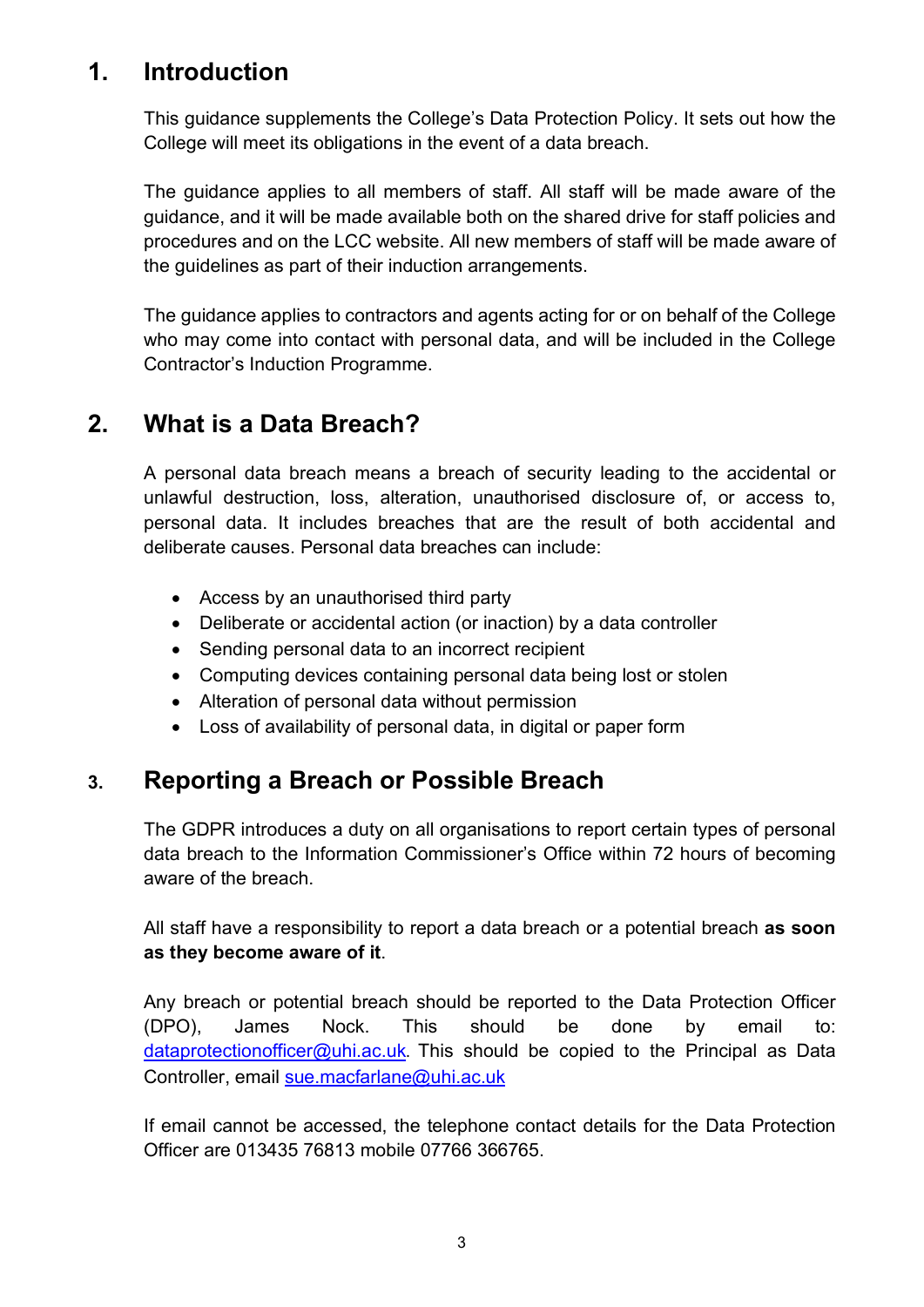The Data Protection Officer works as part of a shared service arrangement. This means that cover is available during periods of absence on leave. If the DPO mailbox is not being monitored, an alternative email address will be available from the 'out of office' function on the account.

The information required at this first stage of reporting includes the following. Provide as much information as you can at this stage, but do not waste time gathering details.

- a. When did the incident happen?
- b. How did the incident happen?
- c. If there has been a delay in reporting the incident, please explain the reasons for this
- d. What personal data has been placed at risk?
- e. Please specify if any financial or sensitive personal data (special categories\*) has been affected, and provide details.
- f. How many individuals have been affected, and how many data records are involved?
- g. Are the affected individuals aware that the incident has occurred?
- h. What measures were in place to prevent an incident of this nature occurring?

\*Sensitive data or special categories includes information that would reveal: racial or ethnic origin; political opinions; religious or philosophical beliefs; trade-union membership; genetic; biometric; health; sex life or sexual orientation.

#### <span id="page-2-0"></span>**4. Containment and Recovery**

The Data Protection Officer will undertake an impact assessment to identify measures required to contain or limit potential damage, and recover from the incident. The Data Protection Officer will liaise as required with the Principal and members of the College Management Team to ensure appropriate action is taken.

All staff are required to co-operate fully with actions identified by the Data Protection Officer in response to a data security breach.

## <span id="page-2-1"></span>**5. Risk Assessment**

Following immediate containment and recovery, the DPO will assess the risks associated with the breach including the potential adverse consequences to the individuals affected, and taking into account:

- The type of data involved
- Whether the data is sensitive
- If data has been lost or stolen, whether encryption protections are in place
- What has happened to the data, such as the possibility that it may be used to cause harm to the individual
- The level of detail that would be exposed and how this could affect the individual